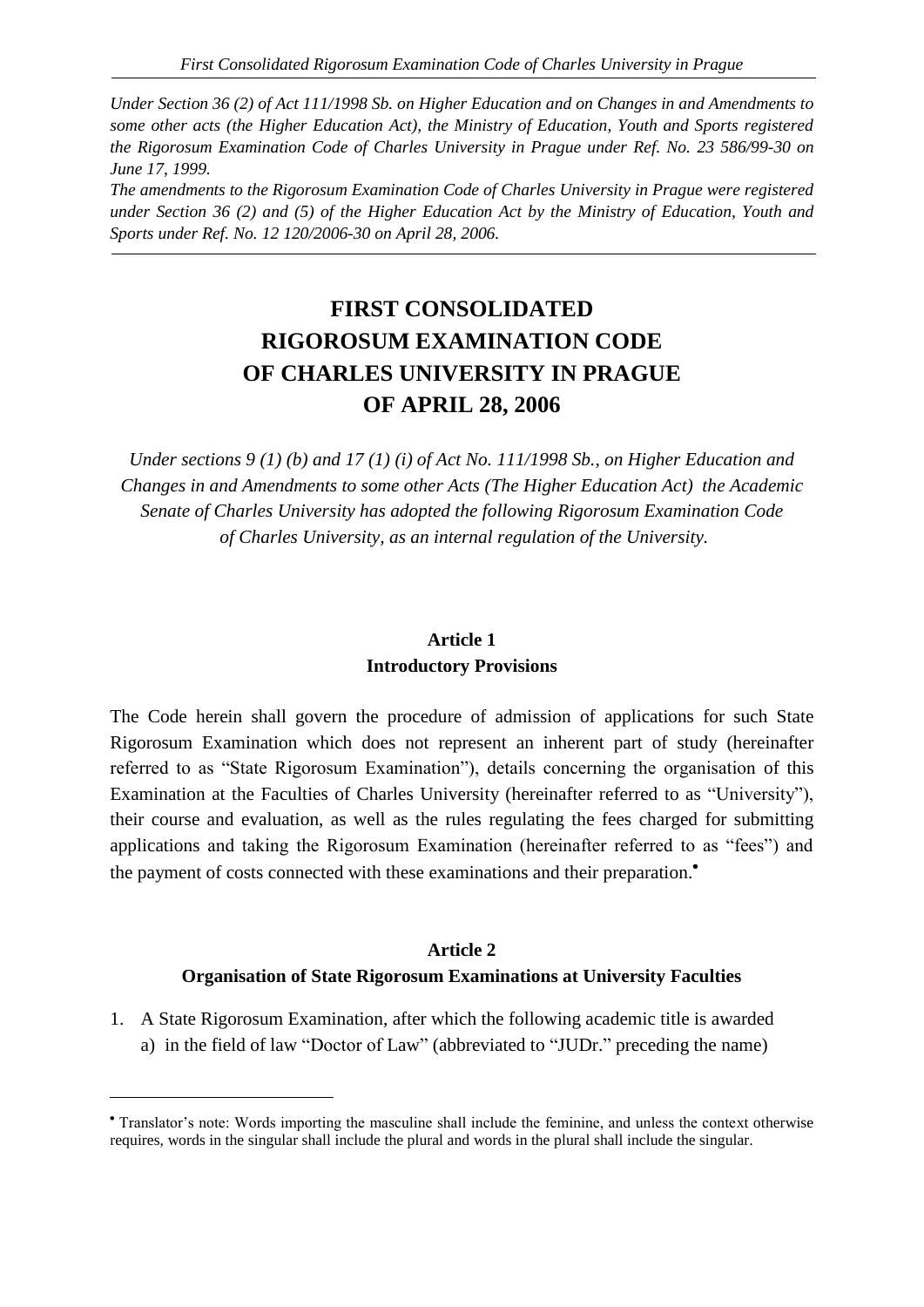- b) in the field of humanities, pedagogical and social sciences, "Doctor of Philosophy" (abbreviated to "PhDr." preceding the name),
- c) in the field of natural sciences "Doctor of Natural Sciences" (abbreviated to "RNDr." preceding the name),
- d) in the field of Pharmacy "Doctor of Pharmacy" (abbreviated to "PharmDr." preceding the name),
- e) in the field of theology "Licentiate of Theology" (abbreviated to "ThLic." preceding the name) or "Doctor of Theology" (abbreviated to "ThDr." preceding the name), or for the field of Roman Catholic Theology "Licentiate of Theology",

may be organised at a Faculty implementing a Master's programme of study in the accreditation of which authority to award the respective academic degree specified in (a), (b), (c), (d), or e) ( s. 78 (3) of the Higher Education Act) has been granted, namely

- in the field of law at the Faculty of Law,
- in the field of humanities, pedagogical and social sciences at the Faculty of Philosophy and Arts, Pedagogical Faculty, Faculty of Social Sciences and Faculty of Physical Education and Sport,
- in the field of natural sciences at the Faculty of Natural Sciences and the Faculty of Mathematics and Physics,
- in the field of pharmacy at the Faculty of Pharmacy,
- in the field of non-Roman Catholic theology at the Hussite Theological Faculty and Protestant Theological Faculty; in the field of Roman Catholic theology at the Catholic Theological Faculty.
- 2. State Rigorosum Examinations may be held and respective academic degrees awarded also in other fields of study than those given in paragraph (1), provided the Faculty implements a Master's programme of study in the accreditation of which authority to award the respective academic degree specified in paragraph  $(1)$   $(a)$ ,  $(b)$ ,  $(c)$ ,  $(d)$ , or  $(e)$ has been granted, and it has the right to carry out procedures for the appointment of associate professors ("venium docendi" or "Habilitation Procedure") and full professors in a branch in the given subject-area.

## **Article 3 Submitting Applications**

- 1. A State Rigorosum Examination application may be submitted by an applicant who
	- a) has completed a Master's programme of study and has been awarded the academic degree of "Master" under s. 46 of the Higher Education Act,
	- b) has been awarded the academic degree of "Doctor" under s. 21 (2) or S. 43 (2) of Act No. 172/1990 Sb. on Higher Education, unless he has been awarded the degree of "Doctor" under S. 22 in accordance with the aforementioned Act and unless his is a case specified in S. 99 (4) of the Higher Education Act.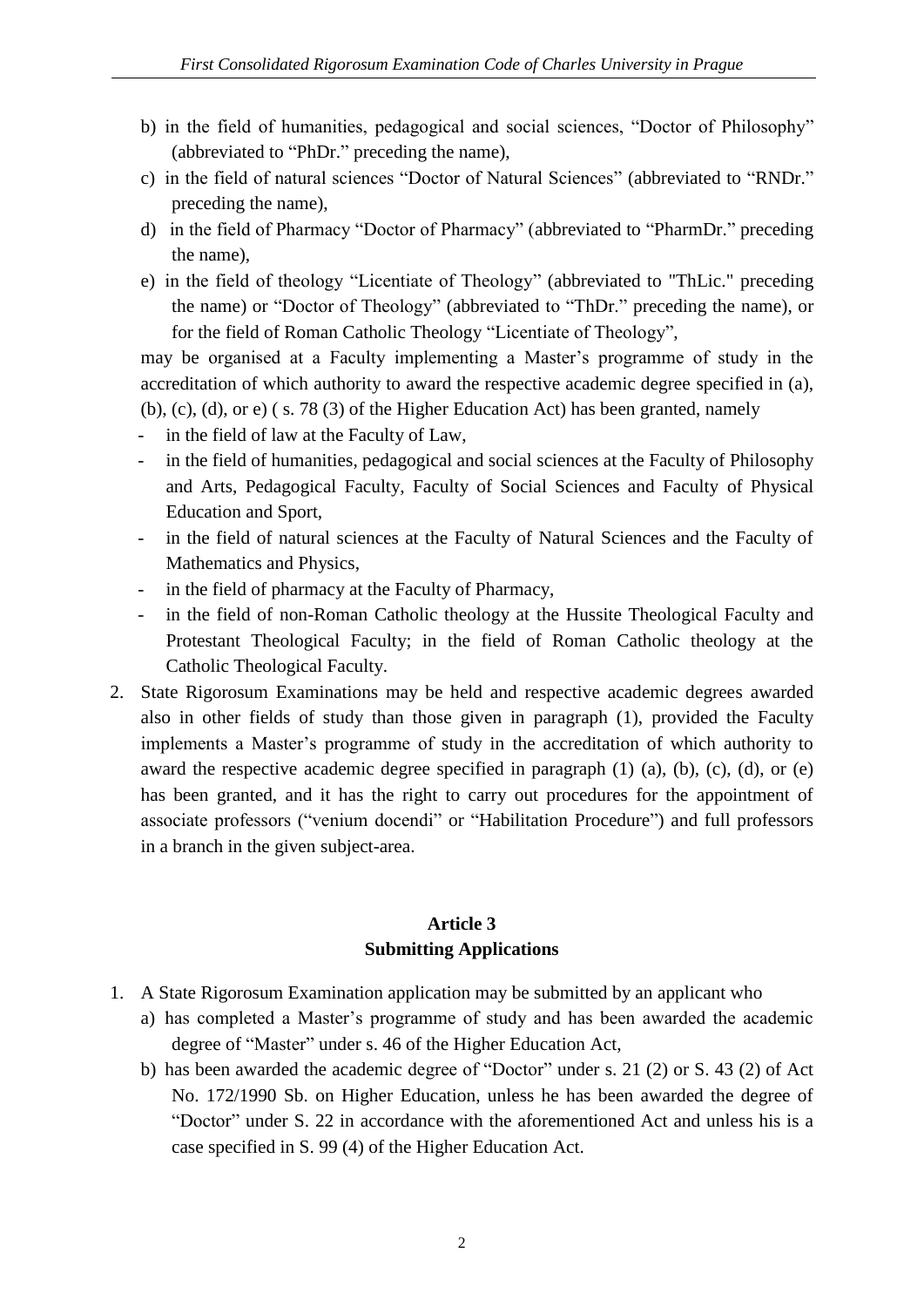- 2. The application must be submitted on a prescribed form accompanied by authenticated copies of a Higher Education Diploma and the attachment to the Diploma or a Certificate of State Final Examination, or documents in accordance with s. 25 or s. 43 (2) of Act No. 172/1990 Sb. on Higher Education, and other supplementary documentation whose contents, form and other formalities, including the method of proving the payment of fees, shall be determined by the Dean. The name and basic outline of the intended State Rigorosum Thesis shall be part of the application.
- 3. A written application signed by the applicant shall be delivered to the relevant Faculty. The due form of the application, the fees as well as the amount and the form of payment of the costs under Art. (6) shall be posted on the official noticeboard of the Faculty.
- 4. If the application form has not been properly filled in or the application fails to provide the required supplementary documentation or the fees have not been paid, the Faculty shall ask the applicant to correct the deficiencies and shall determine a reasonable time for that purpose. Failure to correct the deficiencies in the time allocated shall result in considering the application as never having been submitted. The fees are irrecoverable.
- 5. If the Faculty is not able to hold a State Rigorosum Examination in the field of study in which the applicant has been awarded the academic degree of "Master", the Faculty shall return the application to him accompanied by an appropriate explanation.
- 6. In cases under paragraphs (4) and (5) where the costs have been paid, the Faculty shall return to the applicant a sum amounting to the costs paid minus a lump sum for administrative fees determined by the Dean.
- 7. Within 60 days of receipt of the application the Faculty shall notify the applicant of detailed information on the organisation and requirements of the State Rigorosum Examination and on rules specified for the use of equipment and information technologies necessary for preparation for the Examination; the time period under paragraph (4) shall not be included in this time period.

### **Article 4 State Rigorosum Examination**

- 1. A State Rigorosum Examination shall consist of two parts, namely an oral examination and a defence of the Rigorosum Thesis.
- 2. The oral examination shall be taken in a subject the content of which shall form part of a State Final Examination or State Doctoral Examination at the Faculty. The content of the subject must however be in accordance with the programme of study or the branch of study which the applicant has completed.
- 3. The Rigorosum Thesis proves the capability of independent activity in the field of research and development or of independent creative activity; the provisions of paragraph (2) shall apply to the topic of the Rigorosum Thesis accordingly.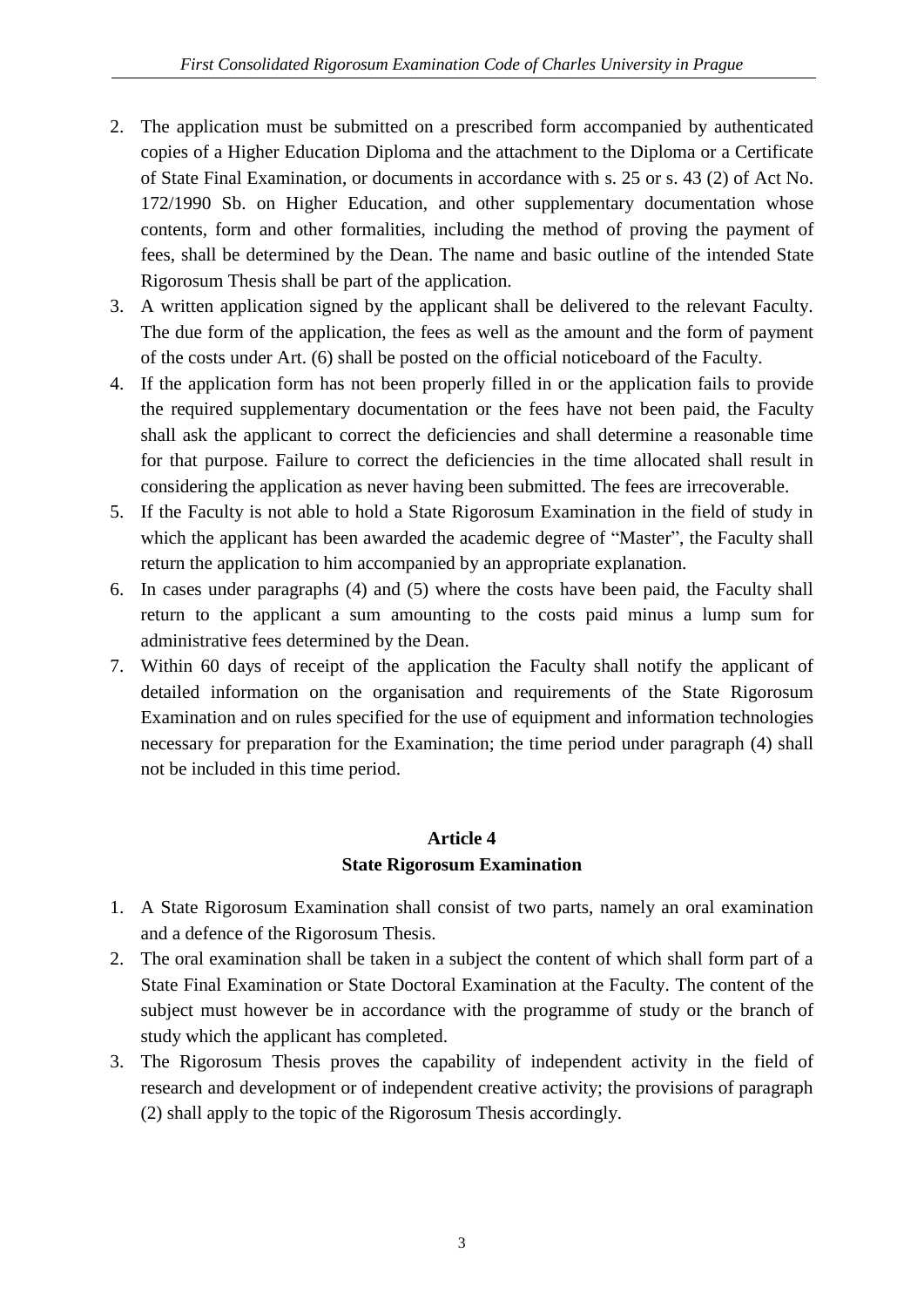- 4. Further detailed information on the State Rigorosum Examination including the specification of its content shall be attached to an application for obtaining the accreditation of a Master's programme of study specified in Art. 2 (1).
- 5. The Faculty shall notify the applicant of the date of the State Rigorosum Examination within 30 days from the delivery of the Rigorosum Thesis to the Faculty.
- 6. A State Rigorosum Examination shall be taken before a Board of Examiners (hereinafter referred to as "the Board"); its course and announcement of its results shall be public.
- 7. The President and members of the Board shall be appointed by the Dean from among Professors, Associate Professors, and specialists approved by the Research Board of the Faculty. Other members of the Board shall be appointed by the Ministry of Education, Youth and Sports (hereinafter referred to as "the Ministry"). A record of the course of the State Rigorosum Examination or its part shall be taken and it shall be signed by the President or by an authorised member of the Board acting on his behalf and by all the members of the Board present; at least three members of the Board must be present. The President shall appoint at least one external examiner who shall prepare an external examiner's report on the submitted Rigorosum Thesis.
- 8. The State Rigorosum Examination shall be assessed using the marking grades of "pass"- "fail" ("prospěl/a" – "neprospěl/a"); the Board shall use the grade of "pass" if and only if the applicant has passed the oral examination and defended the Rigorosum Thesis.
- 9. The oral examination and defence of the Rigorosum Thesis may be repeated only once. Should the Board decide that the applicant has failed to defend his Doctoral Dissertation, it shall determine whether the Dissertation must be re-done or supplemented; the defence may be repeated not earlier than in six months time.

# **Article 5 Issuance of Diploma**

Upon passing the State Rigorosum Examination, the applicant shall be awarded a University Diploma by the University in a manner determined by the Rector.

### **Article 6 Fees and Costs Payment**

- 1. The fees shall be determined by a measure of the Dean.
- 2. The costs connected with the use of equipment and information technologies and consultation provided by academic staff in connection with work on the Rigorosum Thesis and preparation for the State Rigorosum Examination shall be borne by the applicant if he accepts the services offered. The amount of the costs shall be determined by the Dean.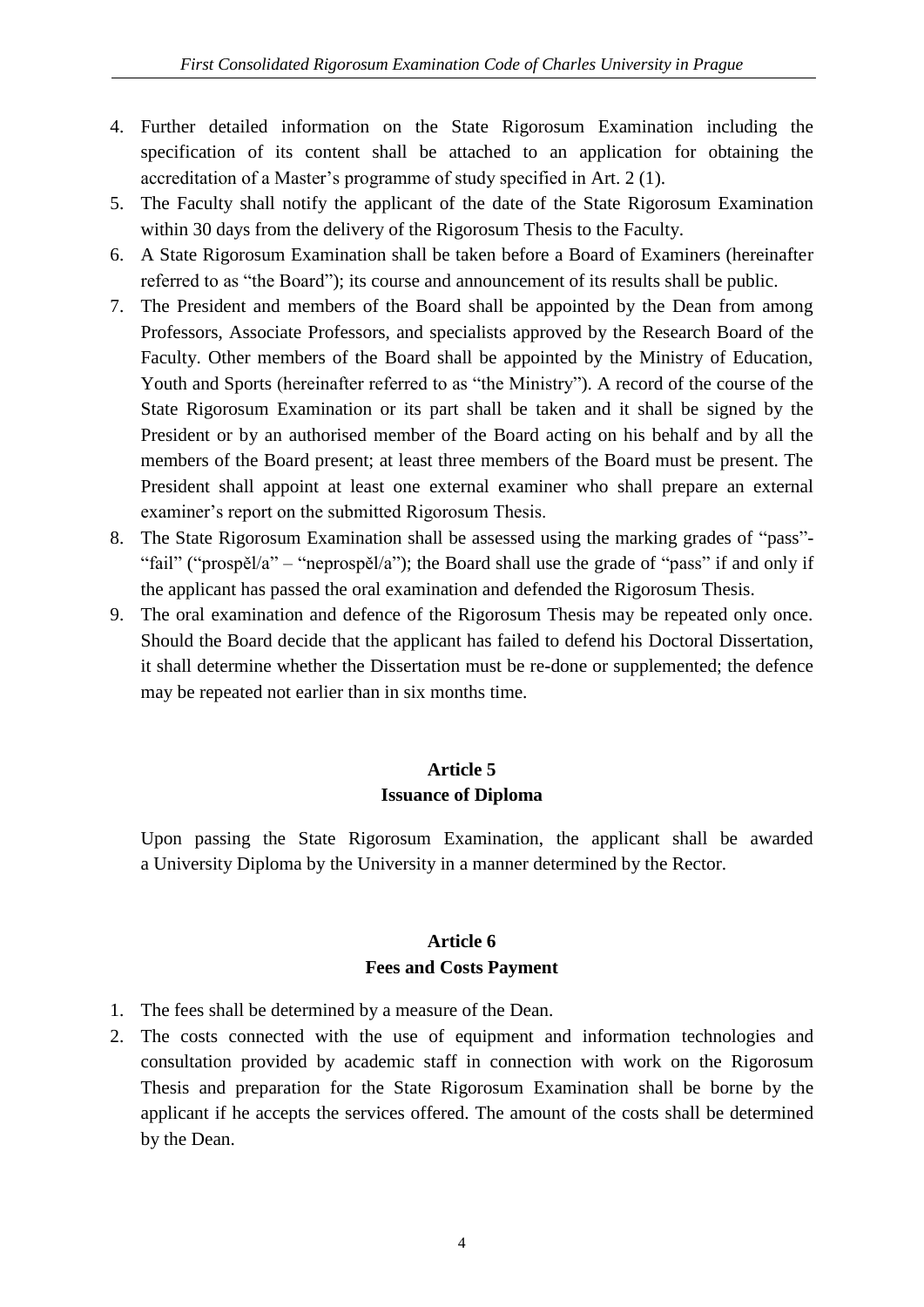- 3. Costs connected with the graduation ceremony and decorative execution of the Diploma shall be borne by the applicant if he accepts the offer. The amount of the costs shall be determined by a measure of the Rector.
- 4. The receipt and evaluation of an application, assessment of a Rigorosum Thesis and organisation of a State Rigorosum Examination shall be considered to be the implementation of educational activity for the purpose of reimbursement of costs.

### **Article 6a**

### **Making Rigorosum Theses Available to the Public**

- 1. A Rigorosum Thesis submitted for defence shall be made available to the public for inspection not later than five working days before the defence at the place where the defence takes place according to the measure of the Dean; the measure shall also determine the time period for which the Rigorosum Thesis shall be available to the public and other organizational and administrative conditions.
- 2. The measure of the Dean under paragraph (1) shall determine the calculation of costs of making extracts, duplicates or copies and the manner in which they can be made if the Rigorosum Thesis or its part is not in written form.
- 3. The person inspecting the Rigorosum Thesis must be advised of the fact that information thus acquired may not be used for any profit-making activity or passed as study, research or other creative work of a person other than the author. The Faculty may request a written confirmation that the inspecting person is aware of these restrictions.
- 4. The measure of the Dean under paragraph (1) shall be published on the official notice board of the Faculty along with the names of students who have submitted the theses for defence, the titles of the Rigorosum Theses and the dates of defences.
- 5. Rigorosum Theses which have been defended, reviewers' evaluations and results achieved in defences shall be published through a subject-matter or electronic database.
- 6. Organizational and administrative conditions for inspections in a subject-matter database shall be determined in a measure of the Dean, which shall be published on the official notice board of the Faculty and to which the provisions of paragraphs (1) and (3) shall apply by analogy. Rigorosum Theses and documents under paragraph (5) shall be published not later than twenty one days after the date of defence and they must be made available at least for the period when they are not accessible through an electronic database.
- 7. Details of publishing through an electronic database shall be provided in a measure of the Rector under Article 17 (4) of the Constitution.
- 8. All Rigorosum Theses shall be submitted for defence also in electronic form within the time limit determined by the Dean unless it is made impossible by its nature.
- 9. All Rigorosum Theses shall contain an abstract. The applicant shall submit the abstract of the Rigorosum Thesis separately within the time limit and in the manner prescribed under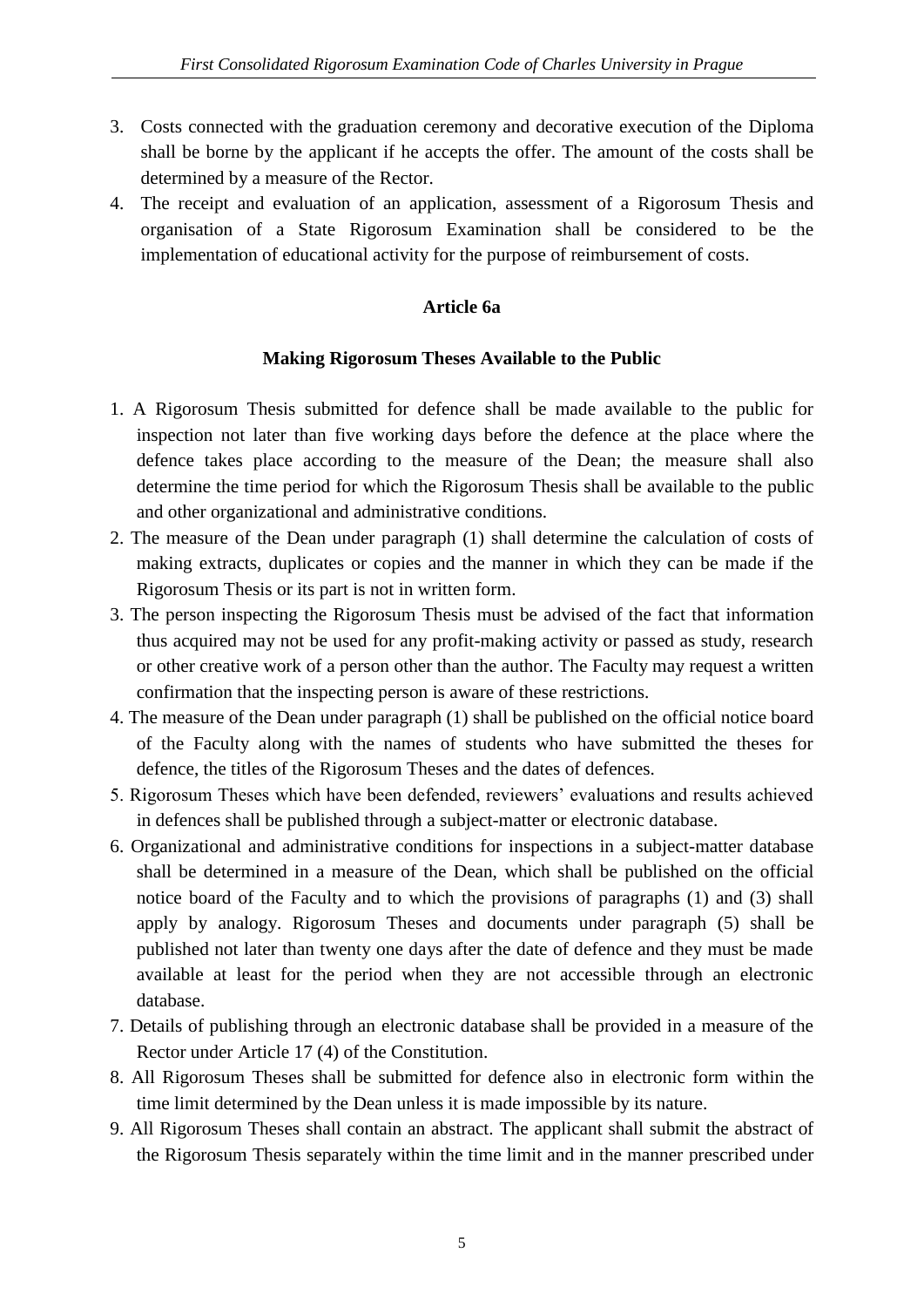paragraph (8) in Czech and English; the contents of this abstract must be identical with the abstract in the Rigorosum Thesis.

# **Article 7 Common, Transitional, and Final Provisions**

- 1. The Board may recognise a Master's Thesis defended in accordance with Act No. 172/1990 Sb. on Higher Education, or a Master's Thesis defended in accordance with the Higher Education Act, which has met the requirements of Art. 4 (3) and (4), as a Rigorosum Thesis under the Code herein.
- 2. Under the Code herein, the Board may recognise as a Rigorosum Thesis, or as an oral examination, a Doctoral Dissertation defended in accordance with s. 22 (2) of Act No. 172/1990 Sb. on Higher Education or the Higher Education Act, or a State Rigorosum Examination taken in accordance with s. 22 (2) of Act No. 172/1990 Sb. on Higher Education, or a State Doctoral Examination taken in accordance with the Higher Education Act. If the Doctoral Dissertation under the first sentence was defended within the framework of a Doctoral programme of study commenced prior to May 29, 1998 as postgraduate study (s. 98 (1) (c) of the Higher Education Act), it shall be recognised as a Rigorosum Thesis under the Code herein; in such a case costs shall be waived. Provisions of the second sentence shall apply also in the case of recognising a State Rigorosum Examination or State Doctoral Examination as an oral examination under the Code herein.
- 3. A Faculty may hold State Rigorosum Examinations provided it has an internal regulation governing the details in accordance with the Code herein and provided it satisfies the requirements stipulated in s. 98 (2) of the Higher Education Act.
- 4. The Code herein was approved by the Academic Senate of the University on January 22, 1999\* .
- 5. The Code herein shall come into force on the date of registration by the Ministry<sup>1</sup>.
- 6. The Code herein shall become effective on the first day of the academic year of 1999/2000.

\*) Changes carried out during the course of registration were approved by the Senate on June 4, 1999.

Prof. RNDr. Jan Bednář, Csc. Prof. JUDr. Karel Malý, DrSc. President of the Academic Senate Rector

<sup>1</sup> S. 36 (2) of the Higher Education Act. Registration was carried out on April 26, 1999.

---------------